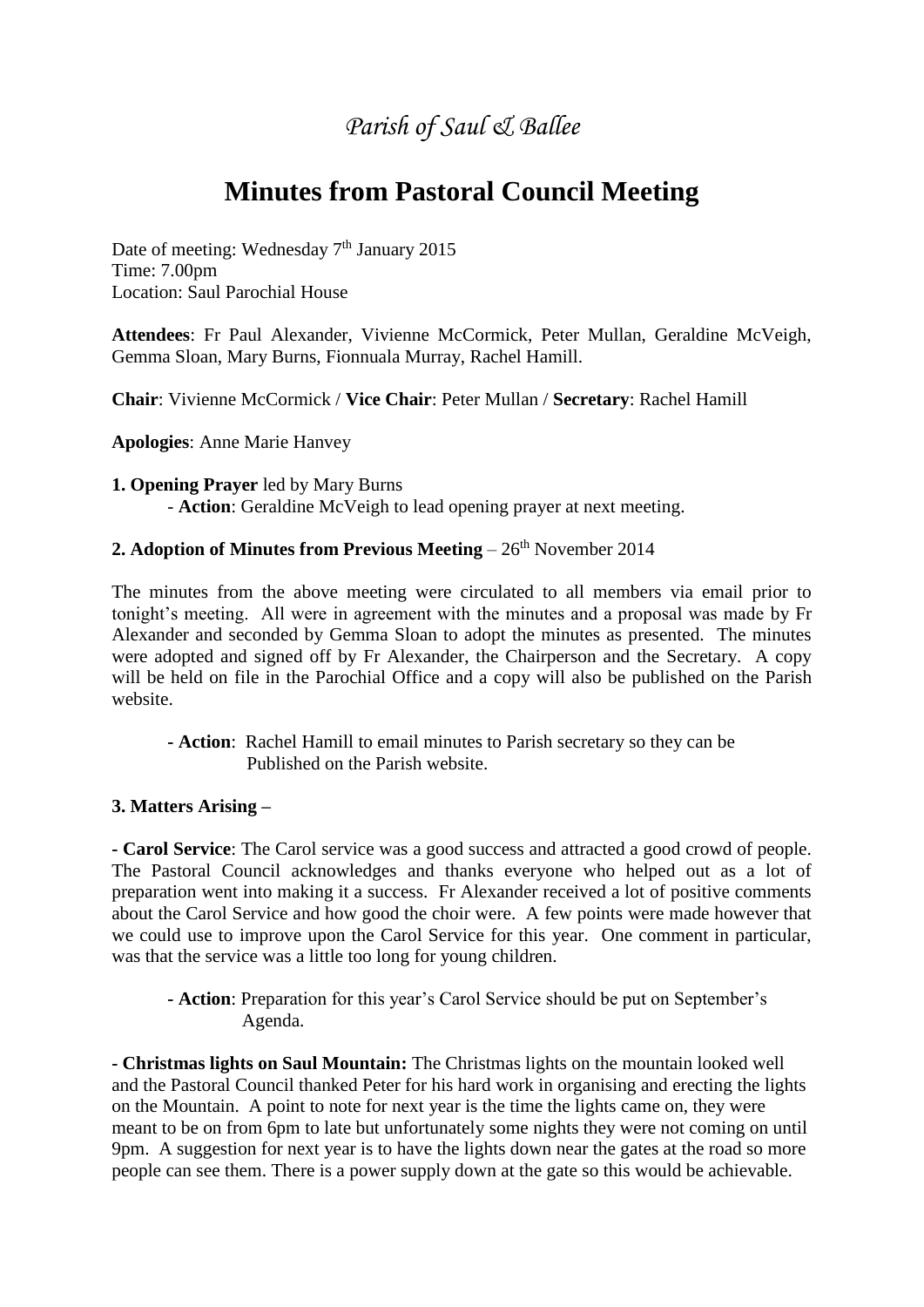- **Action**: Note to put this on the agenda in September.

**- PPC Letter to update Parishioners**: Copies of the letter were put in all the Chapels in the Parish on the weekend of 13<sup>th</sup>/14<sup>th</sup> December. The parishioners lifted all letters so they should have an idea of what the Pastoral Council has been working on over the last year.

Action: No further action required.

**- Parish Pastoral Plan:** Peter has drafted a template for a form to be distributed to all volunteers within the Parish to gather together their contact details and the jobs they do so we can get an idea of who helps with what in the Parish. We discussed how to distribute the forms around the Parish and we decided we needed to hand them out in all three Chapels. It was also agreed that we need to design an additional form to seek out new volunteers within the Parish.

**- Action**: Peter to add a few additional lines at the top of the form that he drafted explaining why the Parish is gathering the details. Then email to the Parish secretary so they can be printed and distributed.

**- Action**: Fr Alexander and Vivienne to design a form to look for new volunteers within the Parish, this form will be reviewed at the next Pastoral Council Meeting.

**- Readers & Eucharistic Ministers**: New volunteer forms will help to look for new Readers and Eucharistic Ministers. Everyone is welcome to join and hopefully younger people within the Parish can be encouraged to volunteer. As well as the volunteer forms if anyone knows someone who would be suitable and willing to help out in the Parish they can be approached and asked in person.

**- Action**: New Volunteer Forms to be drafted and distributed as soon as possible.

**-Parish Newsletter Issue 3**: Mary Burns had prepared a summary of the Creation of the Pastoral Communities for the Parish Newsletter and Fionnuala Murray had drafted an article on the Safe Guarding Committee. Fionnuala read aloud the article that she had prepared for the council's consideration and all were in agreement with what she had drafted. Anne Marie was also to draft an article on the John Paul II awards, but as she was absent from tonight's meeting the newsletter will be reviewed at the next Pastoral Council meeting when all articles have been submitted to Vivienne. Mary's article has been superseded by the launch of a 35 page document on "Creating Pastoral Communities" on the Down and Connor website so it was decided to hold back on this for a while. In regard to the Newsletter Jim Deeds from the Living Church, has requested if he could have some copies of it, to take with him to other Parishes as an example. We discussed how many newsletters we were going to produce a year and it was agreed we would aim for 4 or 5 a year.

- **- Action**: Fionnuala Murray to email her article to Vivienne to be included in the Newsletter.
- **- Action**: Newsletter to go on the agenda for the next meeting.

**4. Commissioning Service** – All reviewed the draft for our Commissioning Service and were asked to comment. A few members expressed concern about the council members having to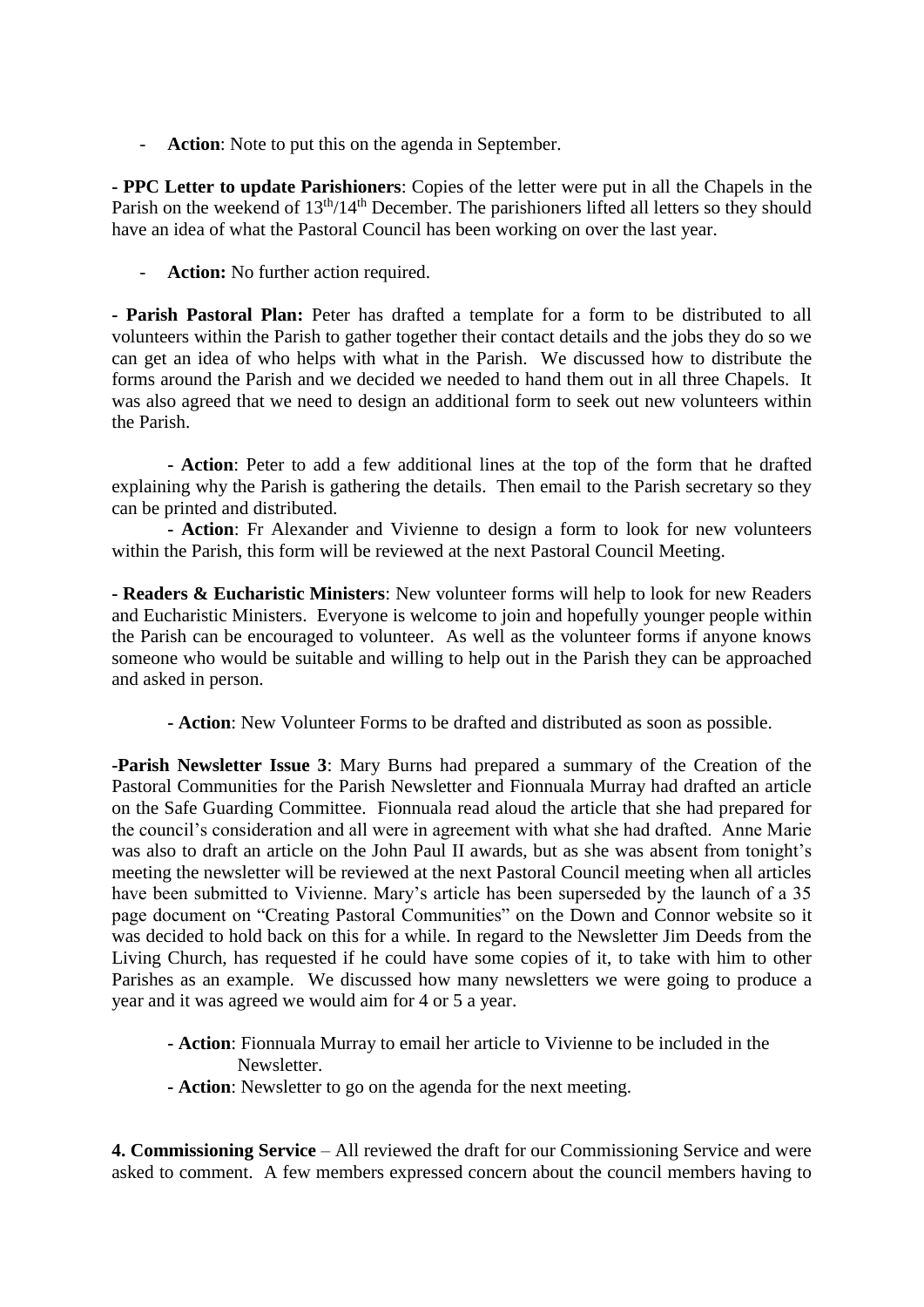go onto the altar with our names being called out in front of everyone. It was decided that we would all sit together in the front row and just stand up facing the altar when our names are called out. We then decided upon who would do the readings, Prayers of the Faithful and bring up the gifts. Fr Alexander is also going to get labels printed for candles which he has and these candles will be lit during the service and presented to each member of the council. We discussed the possibility of having light refreshments after the service as a thank you to Bishop Noel Treanor for attending. It was agreed that a light supper should be provided and all agreed that Vivienne would approach The Oakley Fayre for a quote to supply sandwiches and finger food. This can be reviewed and discussed further at the next meeting.

**- Action**: Vivienne to amend the Mass booklet for the Commissioning Service with the change in procedure and add people's names beside the readings they are doing. Copies will be distributed at the next meeting.

**- Action**: Vivienne to get a quote from the Oakley Fayre for finger food.

**5. Saul Mountain Committee –** Peter had arranged for 5/6 men to meet with the Bishop to discuss plans for the mountain but because of the Bishop's tight schedule he has not had a chance to meet with them. Peter has been approached by one of the men to see what is happening regarding the setting up of a committee to manage the Mountain. So Peter would like to put out a call for volunteers in the weekly Mass bulletin and arrange a date for a meeting with Fr Alexander to begin to set up a committee. When the Bishop is free to meet, this newly formed committee can meet with him to discuss plans. Fr Alexander was in agreement with this and gave them the option of two dates to meet, either the  $26<sup>th</sup>$  or  $28<sup>th</sup>$  of January at 7pm.

**- Action**: Peter to draft a notice for the Parish Bulletin asking people if they are interested in forming a mountain committee to come to the meeting on the chosen date. Once this is drafted Peter is to pass it to the Parish secretary so it can be printed in the bulletin.

**6. Fr Meaney's Anniversary Mass** - Arrangements for Fr Meaney's anniversary Mass were discussed including which chapel to hold the Mass in. Some members suggested St Patrick's, Saul, as it is the largest Chapel in the Parish and would be able to cope with the numbers attending, it also has the biggest car park. Some members also felt that the Mass should be held in Ballycruttle, as this is where Fr Meaney is laid to rest. All were valid arguments so it was agreed that we would all go away and reflect on which option we think would be the most suitable.

- **Action**: All members to reflect upon this as it will be discussed at the next meeting with a view to agreeing a location.

**7. Easter Masses** – Mass times were discussed, there will only be one Easter Vigil Mass and this will be held in Saul Chapel as it is the main Chapel in the Parish and it the largest so therefore able to cope with a large crowd. The Easter Sunday Masses were then considered, the questions were raised, do we work with the Sunday Mass rota whereby Saul would be at 9.30 am and then Ballycruttle at 11am, as it is their week to have a Mass? Or do we try to have three Masses on Easter Sunday which would ensure that each Chapel in the Parish had a Mass said to celebrate the feast. If we were to have a Mass in each Chapel the times would have to work for Fr Alexander to give him enough time to celebrate the Mass and get from one Chapel to another. One suggestion put forward was to have what is called a 'Farmers Mass' which would be celebrated early in the morning, most likely in Carlin Chapel as it is